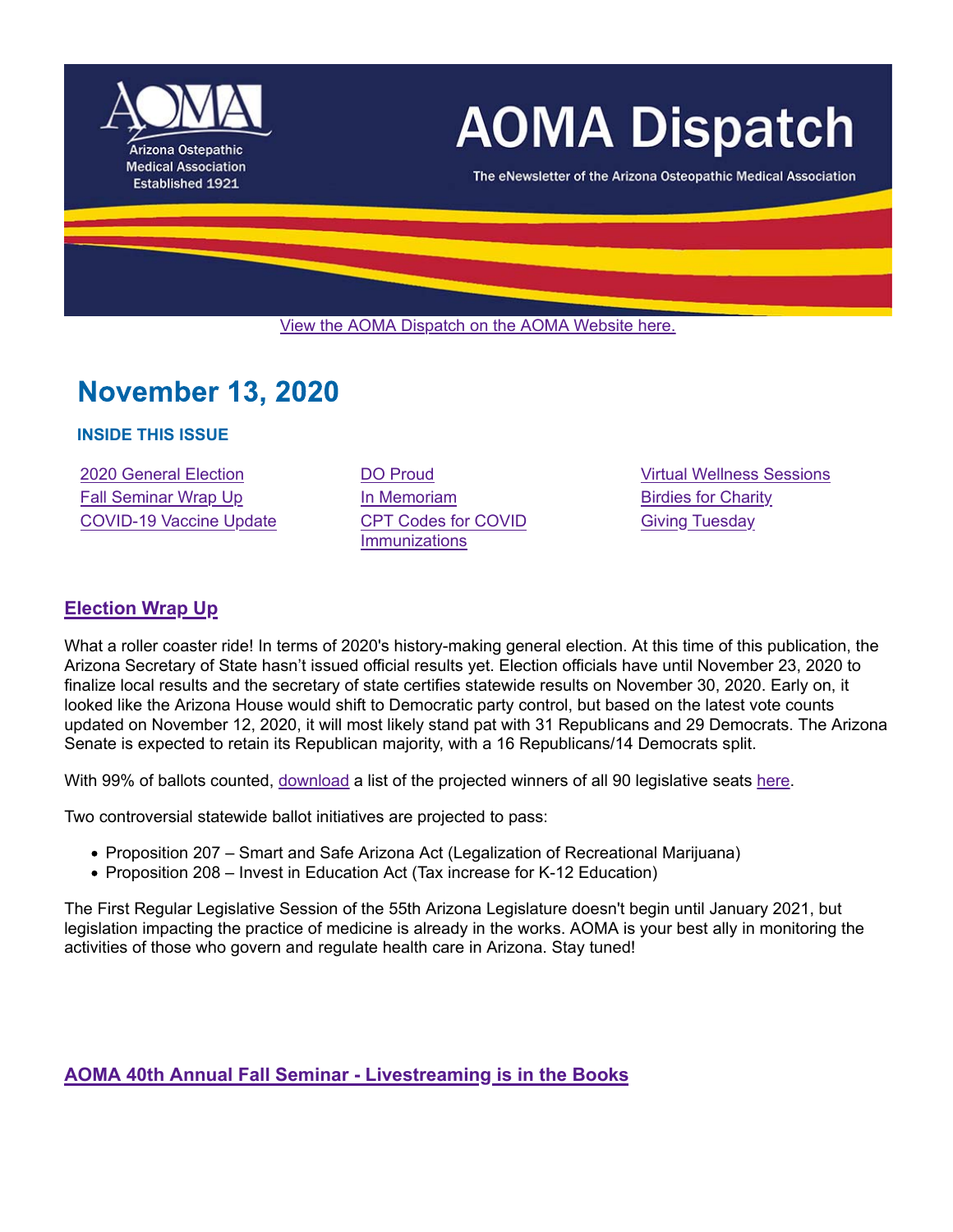While we had hoped we could have "come together" in Tucson for the 40th Annual Fall Seminar, we "dug on" during the livestreaming event with more than 200 physicians and medical students in attendance. The AOMA Professional Education Committee, chaired by Dr. Lori Kemper, presented an exceptional program offering a wide variety of topics.Thank you to all our speakers for the excellent lectures on the timely, high-quality content.

Thank you to our sponsors, Pfizer and Mutual Insurance Company of Arizona, and advertisers Ensemble Real Estate Solutions, Health Current, Sofi, and WestPac Wealth Partners for contributing to the success of this virtual event.

While we didn't have an exhibit hall, we did have a little fun in recognizing our sponsors and advertisers with the "Question of the Day" drawing, awarding three \$50 VISA gift cards each day. Attendees who submitted the correct answer were entered into the daily prize drawings. Congratulations to Dr. Dave Bruce, Dr. Brad Croft, Dr. Roy Frieband, Dr. Michael Herrera, Dr. Deb Hudak, Dr. Robert Luberto, Dr. Patrick Marsh, Dr. Barb Tilben, and Dr. Bonnie Watson McDonald.



#### **Missed the livestreaming event?**

*You may still register for on demand playback of the AOMA 40th Annual Fall Seminar until December 1, 2020. Go to www.az-osteo.org/fall2020 to sign up.*

The fourth annual Stump the Doc competition was entertaining and informative. It was a close contest, between Midwestern University Arizona College of Osteopathic Medicine (AZCOM) and A.T. Still University School of Osteopathic Medicine in Arizona (SOMA). Congratulations to AZCOM for taking home the coveted Golden Femur Award in the virtual Femur Feud competition. The teams took on some interesting topics and shared their medical knowledge.

| <b>STUMP THE DOC</b><br><b>The Categories</b> |                                |                                                        |                                                        |
|-----------------------------------------------|--------------------------------|--------------------------------------------------------|--------------------------------------------------------|
| <b>The Littles</b>                            | <b>Nothing to</b>              | <b>You've Gotta Have</b>                               | <b>Something the Bat</b>                               |
|                                               | <b>Sneeze At</b>               | <b>Heart</b>                                           | <b>Dragged In</b>                                      |
| Don't Bug Me                                  | <b>Perchance to</b>            | The Eyes (and Ears)                                    | A Breath of                                            |
|                                               | <b>Dream</b>                   | <b>Have It</b>                                         | <b>Fresh Air</b>                                       |
| <b>Nature or Nurture</b>                      | <b>Have an Open</b><br>Mind    | The Enemy of My<br><b>Friend is My</b><br><b>Enemy</b> | <b>Follow the Yellow</b><br><b>Brick Road</b>          |
| <b>Just One Little Pill</b>                   | <b>Here Comes the</b><br>Judge | Dig On!                                                | Words of the<br><b>Lightning Bone</b><br><b>Setter</b> |
| We've Come a                                  | <b>Raw Nerve</b>               | <b>The Monster</b>                                     | I'm Not Gonna                                          |
| Long Way, Baby!                               |                                | Within                                                 | <b>Miss My Shot</b>                                    |

Thank you to the faculty coaches Dr. William Peppo (AZCOM), Dr. Denise Sackett (SOMA) and Dr. Christine Morgan (SOMA) and the teams of student doctors. Representing SOMA were John Berberich, OMS III; Amy Lee, OMS III; Jayna Patel, OMS IV; and Luke Ong, OMS III. The AZCOM team members were Priyanka Atit, OMS IV; Dylan Rudd, OMS III; Kyle Sherwin, OMS III; and Hannah Wilson, OMS III.

Thanks also to our judges for the competition: Dr. Aaron Allgood, Dr. Estelle Farrell, and Dr. Michelle Mifflin.

**Online Attestation:** If you wish to receive CME credit for attending the Fall Seminar, you must complete the online attestation on the event platform. Deadline to submit is December 15, 2020.

Mark your calendars for the AOMA 41st Annual Fall Seminar, November 5-7, 2021 at the El Conquistador Tucson.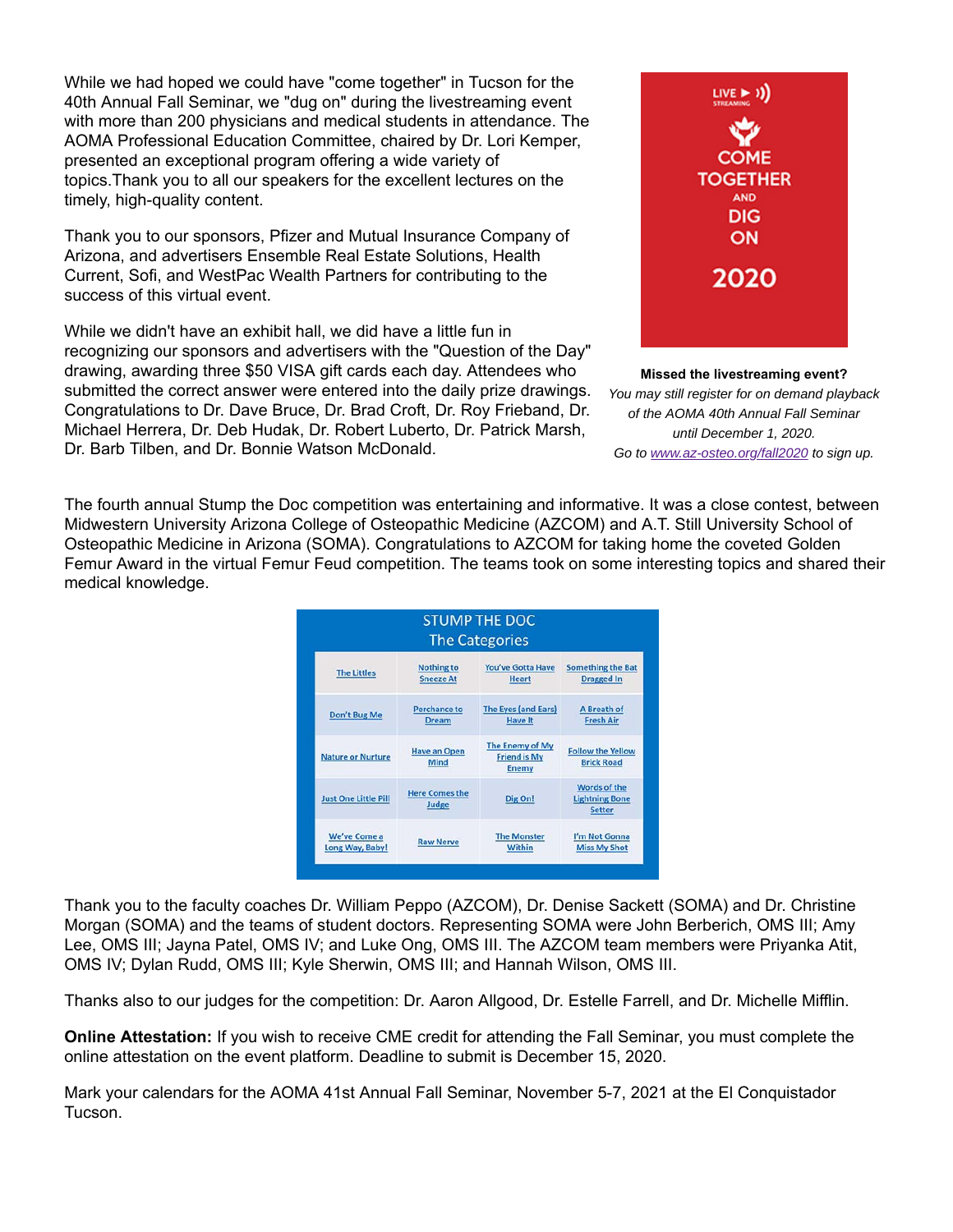# **Pfizer-BioNTech Vaccine Achieves Success in Phase 3 Study**

On Monday, November 9, 2020 Pfizer and BioNTech announced their mRNA-based vaccine candidate, BNT162b2, against SARS-CoV-2 has demonstrated evidence of efficacy against COVID-19 in participants without prior evidence of SARS-CoV-2 infection, based on the first interim efficacy analysis conducted on November 8, 2020 by an external, independent Data Monitoring Committee (DMC) from the Phase 3 clinical study.

In this first interim efficacy analysis, the vaccine candidate was found to be more than 90% effective in preventing COVID19 disease in participants without evidence of prior SARS-CoV-2 infection. The DMC has not reported any serious safety concerns and recommends that the study continue to collect additional safety and efficacy data as planned.

Pfizer reiterated they are moving at the speed of science, and efficacy is just one of the three areas where they must demonstrate success before a potential vaccine can be approved. More data on safety and manufacturing consistently at the highest quality standards still needs to be collected.



The study continues to collect additional efficacy and safety data, and it is currently estimated that a median of two months of safety data following the second (and final) dose of the vaccine candidate will be available by the third week of November. This is the amount of safety data specified by the FDA in its guidance for potential Emergency Use Authorization.

Along with the efficacy data generated from the clinical trial, Pfizer and BioNTech are working to prepare the necessary safety and manufacturing data to submit to the FDA to demonstrate the safety and quality of the vaccine product produced.

Based on current projections we expect to produce globally up to 50 million vaccine doses in 2020 and up to 1.3 billion doses in 2021.

Pfizer and BioNTech plan to submit data from the full Phase 3 trial for scientific peer-review publication.

Read the full press release here.

# **Update: Statements Regarding Misrepresentation of Osteopathic Medicine**

Facts matter, and responsible journalism must include an accurate portrayal of our profession, devoid of political influence or narrative. The AOA continues its ongoing efforts to set the record straight when faced with inaccuracies about the profession. On Wednesday, AOA released a joint statement with the AMA about the recent misrepresentations of osteopathic physicians. In addition, AOA CEO Kevin Klauer, DO, EJD, discussed the scope of the osteopathic medical profession, including



AFA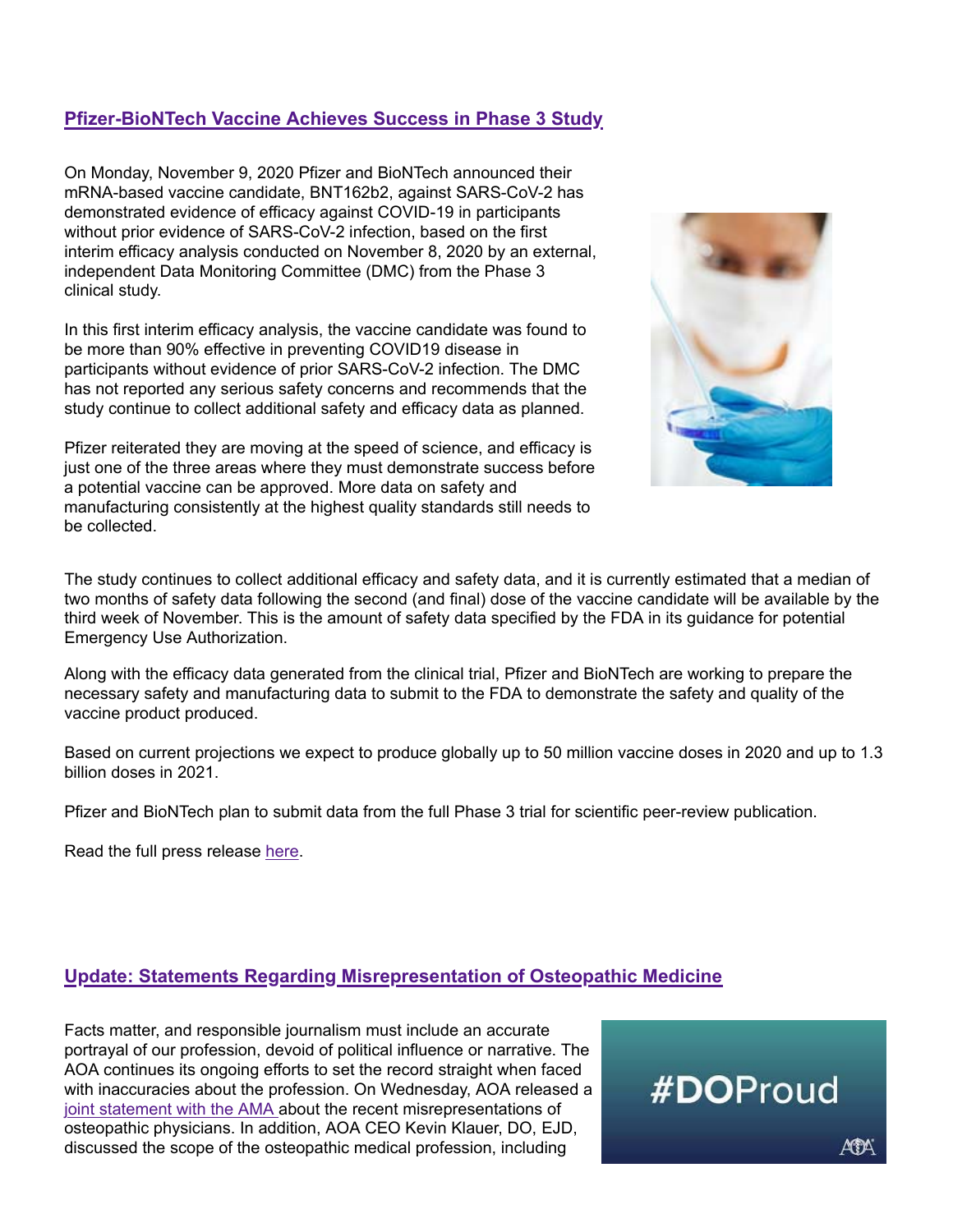DOs distinct approach to care and tremendous growth, in a *MedPage Today* Op-Ed on Monday. Read the full article here.



# **In Memoriam**

Maurice "Dale" Parry, DO, (86) of Anthem, AZ, passed away August 29, 2020, from natural causes. He was born in Cedar City, Utah, to Gronway and Afton Parry. In his youth, he attended Cedar City High School and graduated from Menlo Park School for Boys in California. Dale served a full-time mission for the Church of Jesus Christ of Latter-Day Saints in the Swiss-Austrian mission, where he spoke German and French. Dr. Parry earned an undergraduate degree in German Literature from Pomona College in Claremont, California and a Doctor of Osteopathic Medicine at Still College of Osteopathic Medicine and Surgery Des Moines, Iowa in 1968. He worked in various clinics and rotations before settling in Page, Arizona. In Page, Dr. Parry was a family medicine physician at the Lake Powell Clinic before joining the Page Family Physicians Group.

Dr. Parry opened a private family practice in Kingman, Arizona and later worked for the VA Clinic there for over ten years. He was an FAA Senior Medical Examiner for many years and President of the Arizona Osteopathic Medical Association from 1989-1990.



Dr. Parry was a wonderful man who had a passion for his hobbies and interests. He loved anything associated with airplanes and flying. He was an excellent snow skier and he skied well into his golden years. Dr. Parry was a skilled violinist who practiced and performed every song from the heart. He was Concertmaster for the Page Community Orchestra, the Southwest Symphony, and the Mohave Community Orchestra.

Dr. Parry is survived by his spouse Lorraine Slack Parry, and their children and grandchildren. He is also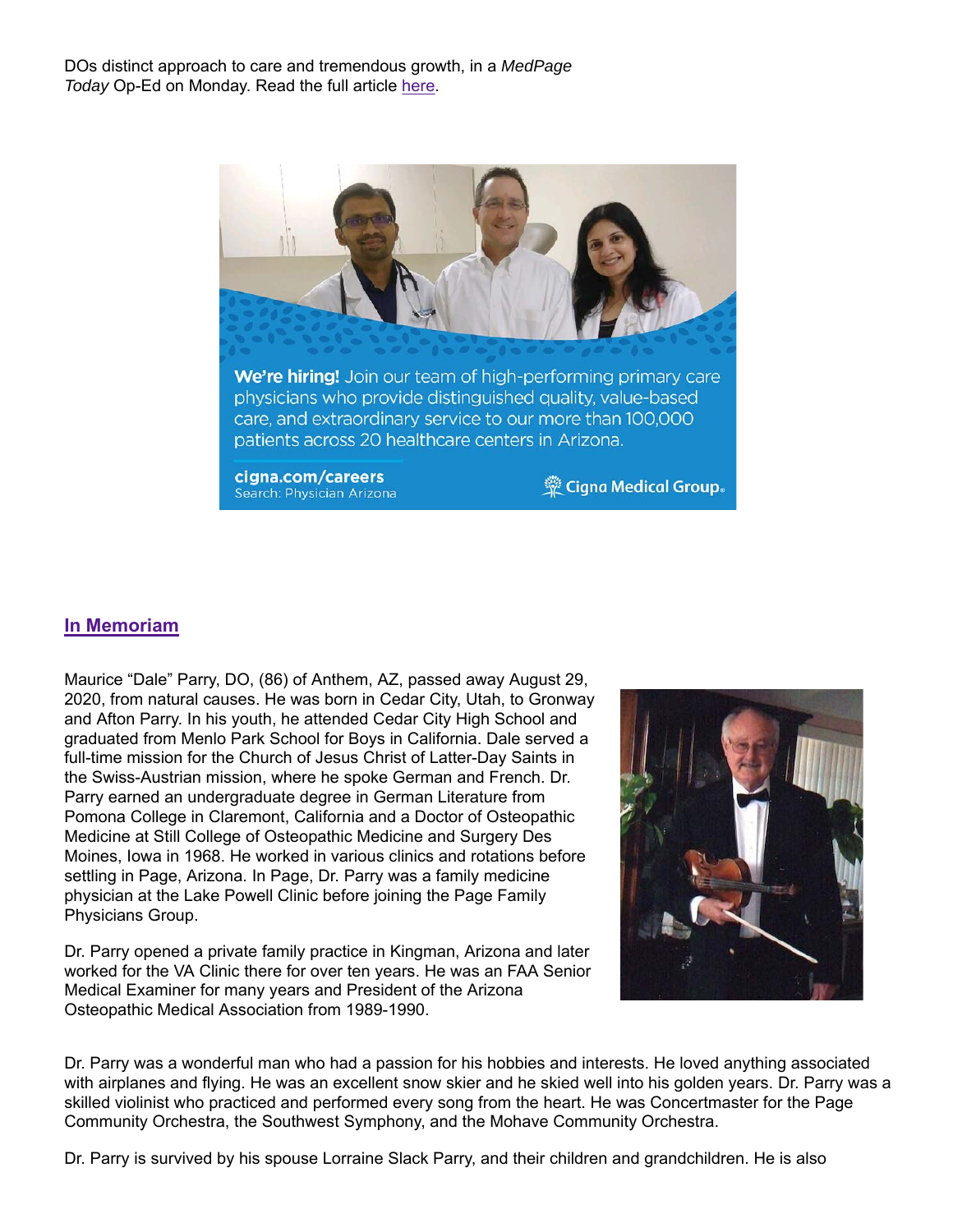survived by two sisters, Toni Rennings of Mesquite, Nevada, and Carol Ann Nyman of Cedar City, Utah. He is preceded in death by his parents, Afton Leone Parry and Gronway Parry, as well as a brother, Gronway Robert Parry.

# **AMA Announces Vaccine-specific CPT Codes for COVID Immunizations**

The American Medical Association (AMA) today published an update to the Current Procedural Terminology (CPT®) code set that includes new vaccine-specific codes to report immunizations for the novel coronavirus (SARS-CoV-2). Download the announcement here.

### **For quick reference:**

The new Category I CPT codes and long descriptors for the vaccine products are:

- 91300 Severe acute respiratory syndrome coronavirus 2 (SARS-CoV-2) (Coronavirus disease [COVID-19]) vaccine, mRNA-LNP, spike protein, preservative free, 30 mcg/0.3mL dosage, diluent reconstituted, for intramuscular use
- 91301 Severe acute respiratory syndrome coronavirus 2 (SARS-CoV-2) (Coronavirus disease [COVID-19]) vaccine, mRNA-LNP, spike protein, preservative free, 100 mcg/0.5mL dosage, for intramuscular use

The new vaccine administration CPT codes and long descriptors are:

- 0001A Immunization administration by intramuscular injection of severe acute respiratory syndrome coronavirus 2 (SARS-CoV-2) (Coronavirus disease [COVID-19]) vaccine, mRNA-LNP, spike protein, preservative free, 30 mcg/0.3mL dosage, diluent reconstituted; first dose
- 0002A Immunization administration by intramuscular injection of severe acute respiratory syndrome coronavirus 2 (SARS-CoV-2) (Coronavirus disease [COVID-19]) vaccine, mRNA-LNP, spike protein, preservative free, 30 mcg/0.3mL dosage, diluent reconstituted; second dose
- 0011A Immunization administration by intramuscular injection of Severe acute respiratory syndrome coronavirus 2 (SARS-CoV-2) (Coronavirus disease [COVID-19]) vaccine, mRNA-LNP, spike protein, preservative free, 100 mcg/0.5mL dosage; first dose
- 0012A Immunization administration by intramuscular injection of Severe acute respiratory syndrome coronavirus 2 (SARS-CoV-2) (Coronavirus disease [COVID-19]) vaccine, mRNA-LNP, spike protein, preservative free, 100 mcg/0.5mL dosage; second dose

Questions on CPT coding and content should be directed to the CPT Network, the authoritative source for CPT coding answers. Also, consult the AMA online library of COVID-19 CPT coding and guidance.

# **New Virtual Wellness Sessions**

As part of Virtual OMED 2020, the AOA offered several on-demand sessions from wellness experts. Nine of these sessions are still available online. View these wellness sessions on YouTube, and check out more resources on the AOA Wellness Hub to help combat stress, loneliness and stiff muscles.

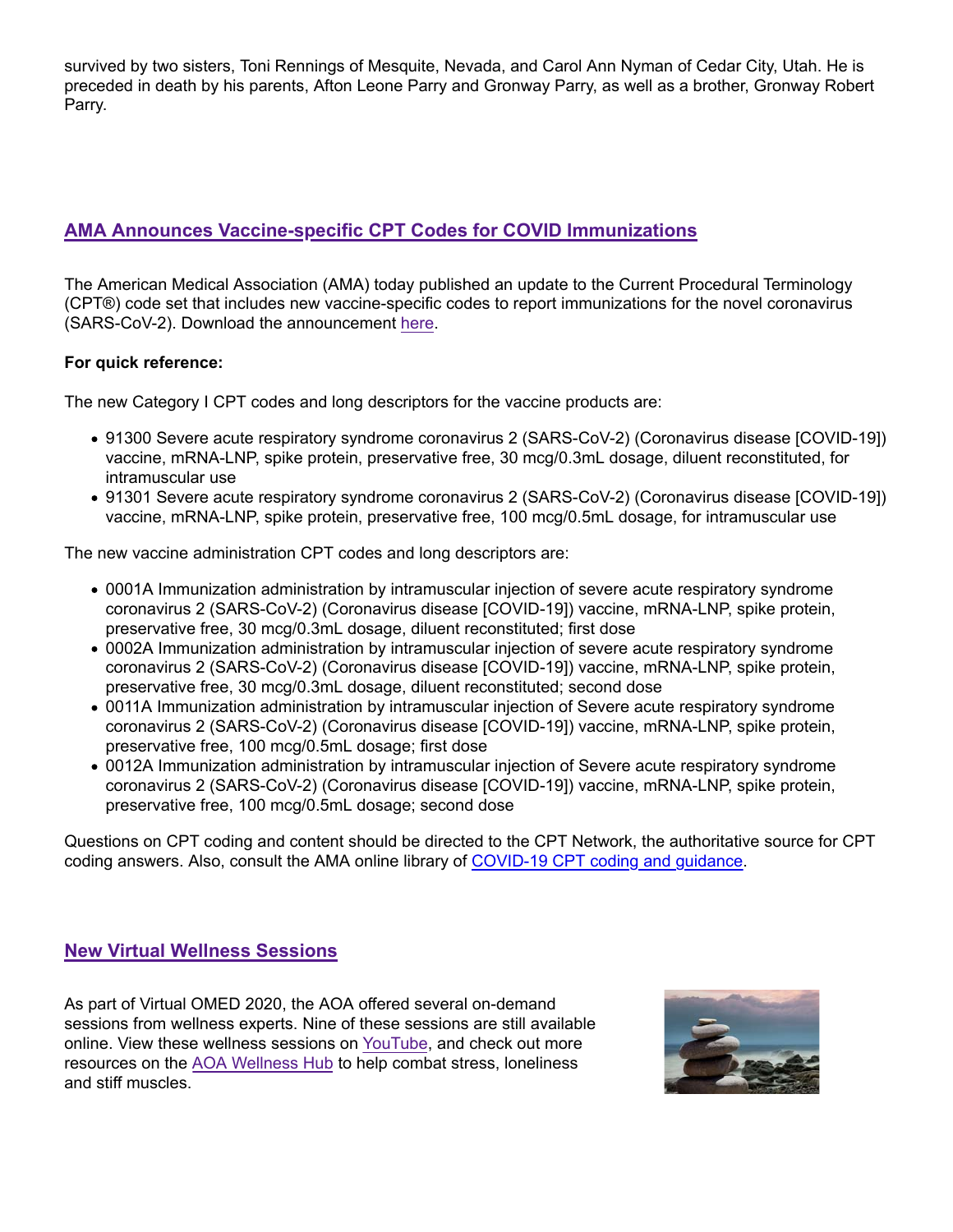# **Birdies Mean Bucks for Arizona Osteopathic Charities**

You can make Arizona Osteopathic Charities a big bucks winner by making a pledge in the Birdies for Charity competition at the 2020 Waste Management Phoenix Open. Arizona Osteopathic Charities will receive every penny of collected pledges. To make a pledge online go to birdiesforcharityaz.com.



# **Giving Tuesday is December 1**

The spirit of Giving Tuesday is generosity and gives everyone the power to make a positive change in the lives of others. It's a fundamental value anyone can act on. #GivingTuesday emphasizes opportunities to give back to communities and causes in safe ways that allow for social connection and kindness even while practicing physical distancing.



We can show our generosity in a variety of ways during Giving Tuesday, whether it's helping a neighbor, advocating for an issue, sharing a skill, or giving to causes, every act of generosity counts.

Please consider supporting the work of the Arizona Osteopathic Charities through an online donation at www.azdocharities.org.

And you can support the Arizona Osteopathic Charities when you shop on Amazon - without spending a penny more! It's easy! Just login on to the Amazon Smiles program site at www.smile.amazon.com and select **Arizona Osteopathic Charities** as your charity of choice. Amazon will donate a percentage of your purchases to Arizona Osteopathic Charities. Everyone wins! You get your purchases and support the worthy causes in Arizona at the same time!!

Please encourage others to share kindness and be generous during this time, as well! *Thank you!*

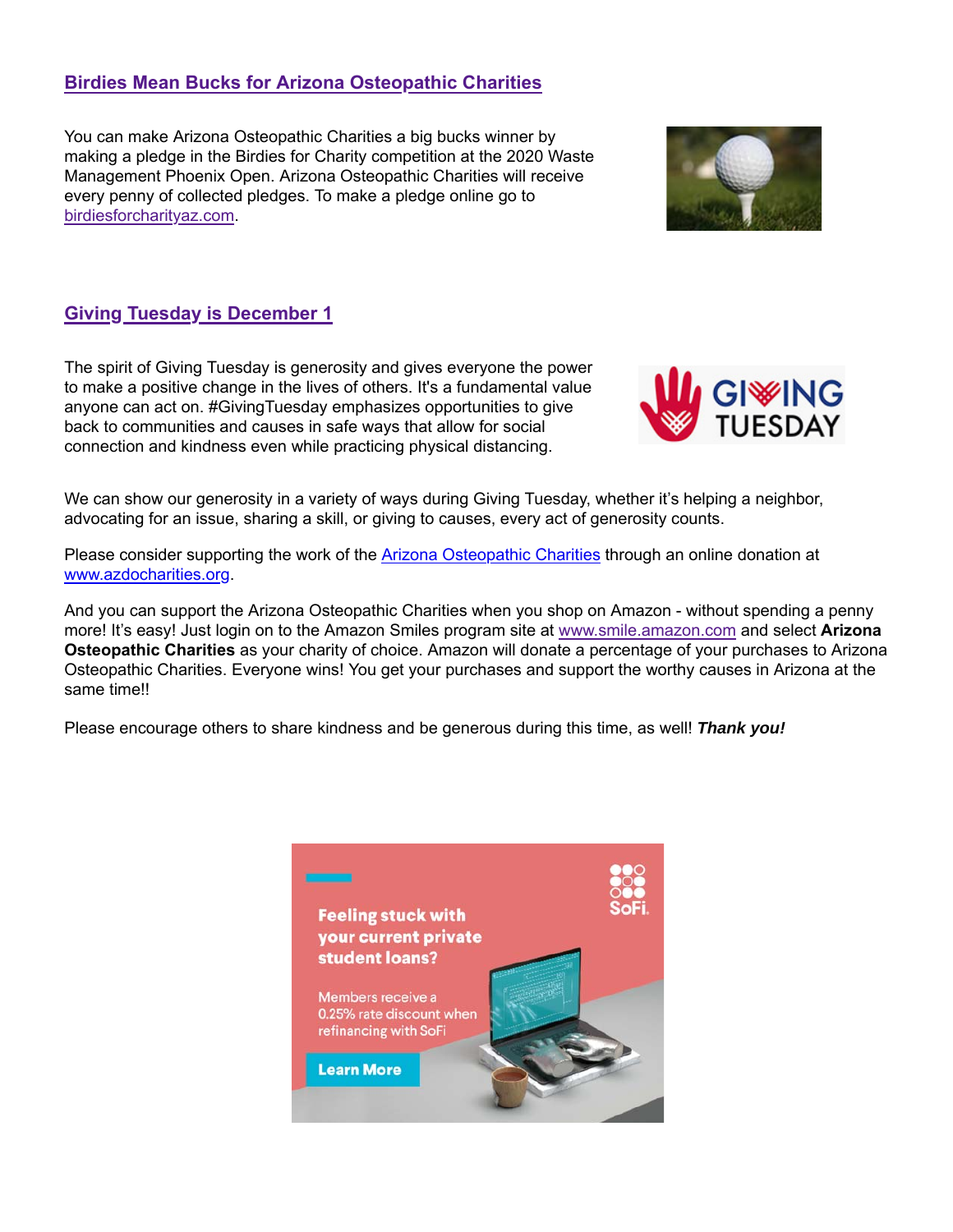#### **Patients are Looking for YOU!**



### **Update Your Profile!**

One of the benefits of AOMA membership is the **Find a Physician** public directory search. Make sure your practice information is up to date by logging in to your member profile on the AOMA website. When you do, prospective patients and potential referring physicians will be able to find you.

# Join AOMA

### **Not an AOMA Member?**

Join today and be a part of the 99-year tradition of the Arizona Osteopathic Medical Association!

Membership in AOMA is an affordable vehicle to keep abreast of national and local issues, protect your professional practice, enhance your specialized skills, further your career, and be a part of the future of osteopathic medicine in Arizona.

Refer a new AOMA member and receive at \$100 credit. Go to www.az-osteo.org/Recruit

#### **Arizona Vaccine News**



### **AzDHS Vaccine Newsletter**

**CDC Immunization Schedules**

**2020 T.I.P.S. Training is ONLINE**

### **AOMA Calendar of Events-www.az-osteo.org**

**AOMA Board of Trustees Meeting -** February 6, 2021 **AOMA 99th Annual Convention -** April 7-11, 2021

In case you missed a past issue of the AOMA Dispatch, visit the Archives here.





**The AOMA Dispatch is published twice**

# **WE'VE MOVED!**

**Arizona Osteopathic Medical Association 1951 W. Camelback Road Suite 105 Phoenix, Arizona 85015 602-266-6699 www.az-osteo.org**